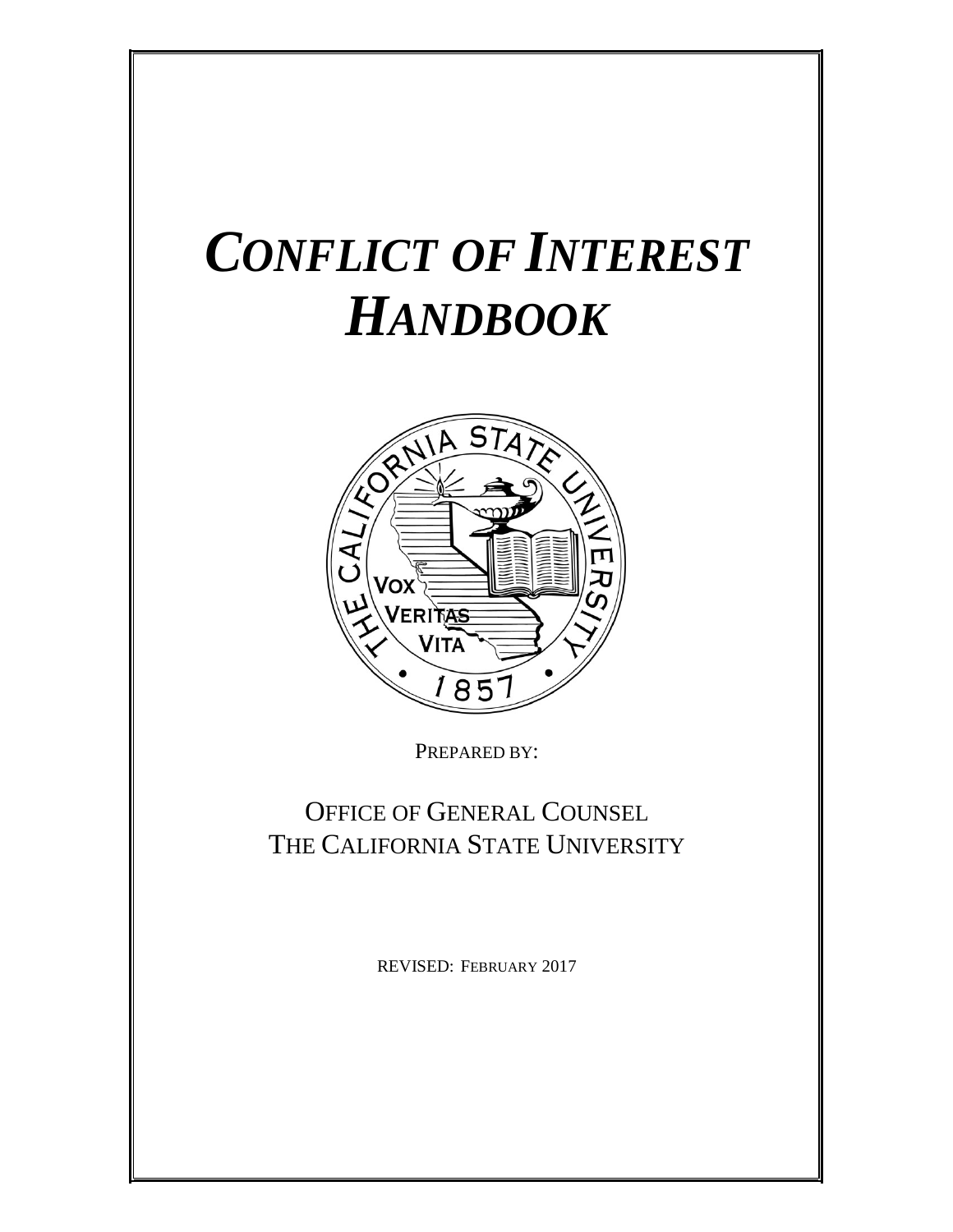# **Table of Contents**

| I.   |                 |                                                       |  |
|------|-----------------|-------------------------------------------------------|--|
| Π.   |                 |                                                       |  |
|      | $\mathsf{A}$ .  |                                                       |  |
|      |                 |                                                       |  |
|      |                 |                                                       |  |
|      |                 |                                                       |  |
|      | <b>B.</b>       |                                                       |  |
|      |                 |                                                       |  |
|      |                 |                                                       |  |
|      |                 |                                                       |  |
|      |                 |                                                       |  |
| III. |                 |                                                       |  |
|      | A.              |                                                       |  |
|      | <b>B.</b>       |                                                       |  |
| IV.  |                 |                                                       |  |
|      | A.              |                                                       |  |
|      | <b>B.</b>       |                                                       |  |
|      | $\mathcal{C}$ . |                                                       |  |
|      | D.              |                                                       |  |
|      | Ε.              | Legislator/Federal Officer May Not Be CSU Employee 11 |  |
|      | F.              |                                                       |  |
|      | G.              |                                                       |  |
|      | H.              |                                                       |  |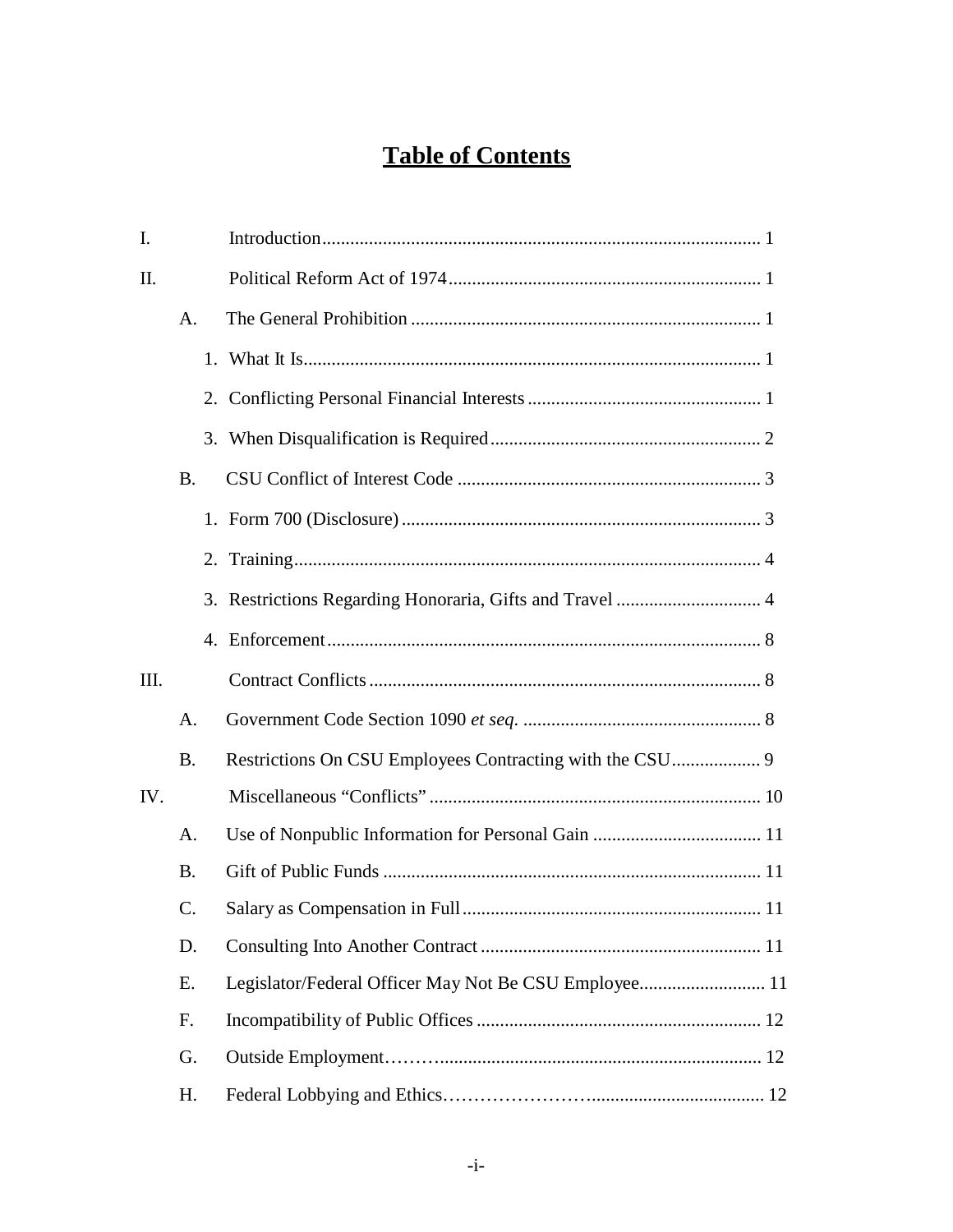# **Table of Contents**

| $\mathbf{L}$ |  |
|--------------|--|
|              |  |
|              |  |
|              |  |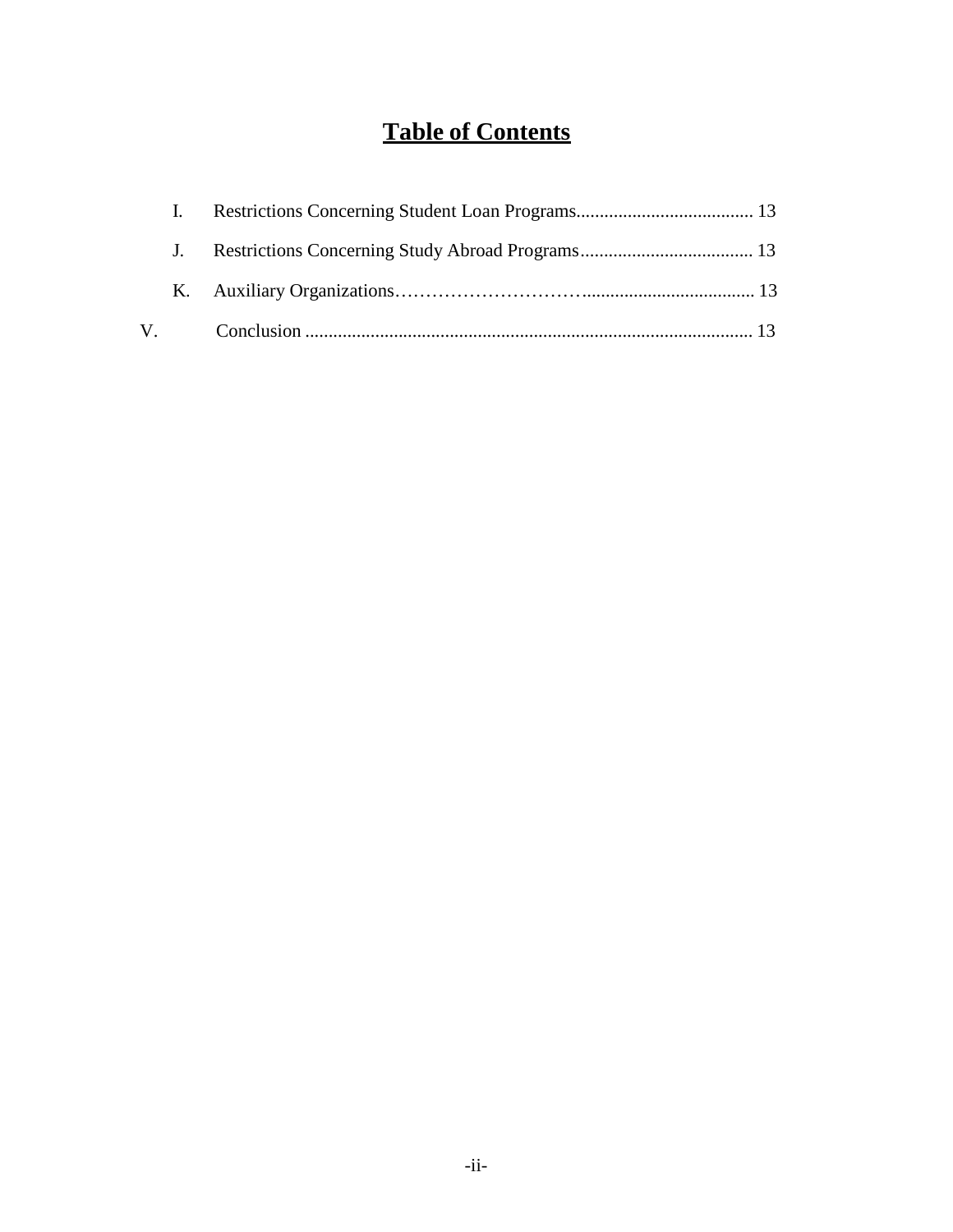# **Conflict of Interest Handbook**

#### I. **Introduction**

The purpose of conflict of interest laws is to prohibit public employees from personally benefitting at the expense of the public interest. There is a wide variety of different conflict statutes, the bulk of which are addressed in this Handbook.

While the Political Reform Act of 1974 (Government Code §§ 81000 *et seq*.) is often regarded as the principal conflict of interest law, and is the authority for the CSU Conflict of Interest code, there are a number of other conflict restrictions with which CSU employees should be familiar. All flow from the basic premise that it is a violation of the public trust for public employees to benefit personally from their public positions.

#### II. **Political Reform Act of 1974**

The Political Reform Act of 1974 contains a general prohibition against conflicts of interest in public decision making, as well as a provision for the adoption of a CSU conflict of interest code. It prevails over any other conflict of interest law. Gov't Code § 81013. The restrictions of this Act apply to all CSU employees, without regard to whether they are required to file an annual conflict of interest form.

#### A. **The General Prohibition**

# 1. **What It Is**

"No public employee at any level of state or local government shall make, participate in making or in any way attempt to use his [or her] official position to influence a governmental [CSU] decision in which [s/he] knows or has reason to know [s/he] has a financial interest." Gov't Code § 87100. Any person who willfully violates the general prohibition is guilty of a misdemeanor. Gov't Code § 91000. *This prohibition applies to all CSU employees*.

#### 2. **Conflicting Personal Financial Interests**

#### a. **Personal Finances**

A personal financial interest extends beyond the public employee's own finances or investments. A public employee has a personal financial interest in a university decision if it is reasonably foreseeable that the decision will have a material financial effect on the employee, or a member of his/her immediate family, in any one of five economic interests. Gov't Code § 87103.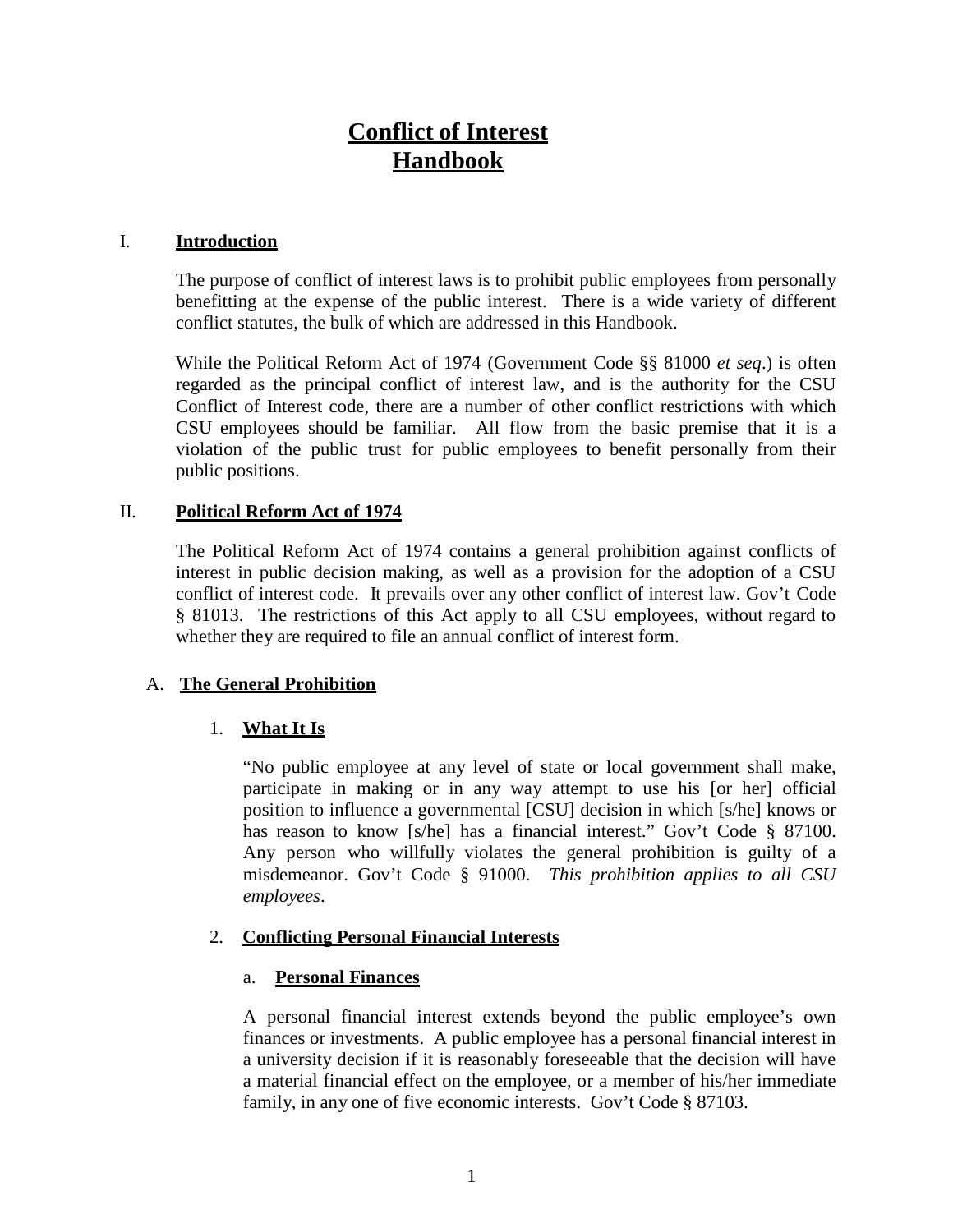#### b. **Five Economic Interests**

- (1) **Business Investment.** Any business entity in which the employee has a direct or indirect investment worth \$2,000 or more, including ownership of stock by the employee or the employee's spouse or dependent child.
- (2) **Real Property.** Any real property in which the employee has a direct or indirect interest worth \$2,000 or more. The employee's home is not included in this calculation but any other investment property would be.
- (3) **Income.** Any source of income that provides \$500 or more in value promised to, or received by, the employee within 12 months prior to the time when the decision is made.
- (4) **Business Position.** Any business entity in which the employee is a director, officer, partner, trustee, employee, or holds any position of management.
- (5) **Gift.** Any donor of, a gift or gifts totaling \$470 or more, received, or promised to the employee within 12 months prior to the decision being made. Meals, travel costs, or anything else of value are included in the \$470. (This amount is tied to a consumer price index and is occasionally adjusted.)

# 3. **When Disqualification is Required**

If it is foreseeable that the employee will be involved in or influence a university decision that will affect any of these five types of economic interests, the employee has a conflict of interest. The Fair Political Practices Commission, the agency assigned to administer and interpret the Political Reform Act, has provided an analysis to determine when an employee has a conflict of interest that would require the employee to be disqualified from being part of the decision-making process. See: <http://ag.ca.gov/publications/coi.pdf> at page 7. For assistance with this analysis with respect to a particular decision, please contact University Counsel or the FPPC helpline (866-ASK-FPPC).

Where a conflict of interest exists, the employee must publicly announce the financial interest creating the conflict, *and* must also disqualify himself or herself from involvement in the decision. At a minimum, announcement of a conflict requires that the employee notify his/her direct supervisor and may require that the employee publically announce the conflict during a public meeting and leave the room. University Counsel should be consulted.

Even where specific criteria is not met and a true conflict of interest does not exist, CSU employees should be sensitive to the *appearance of conflict*, and should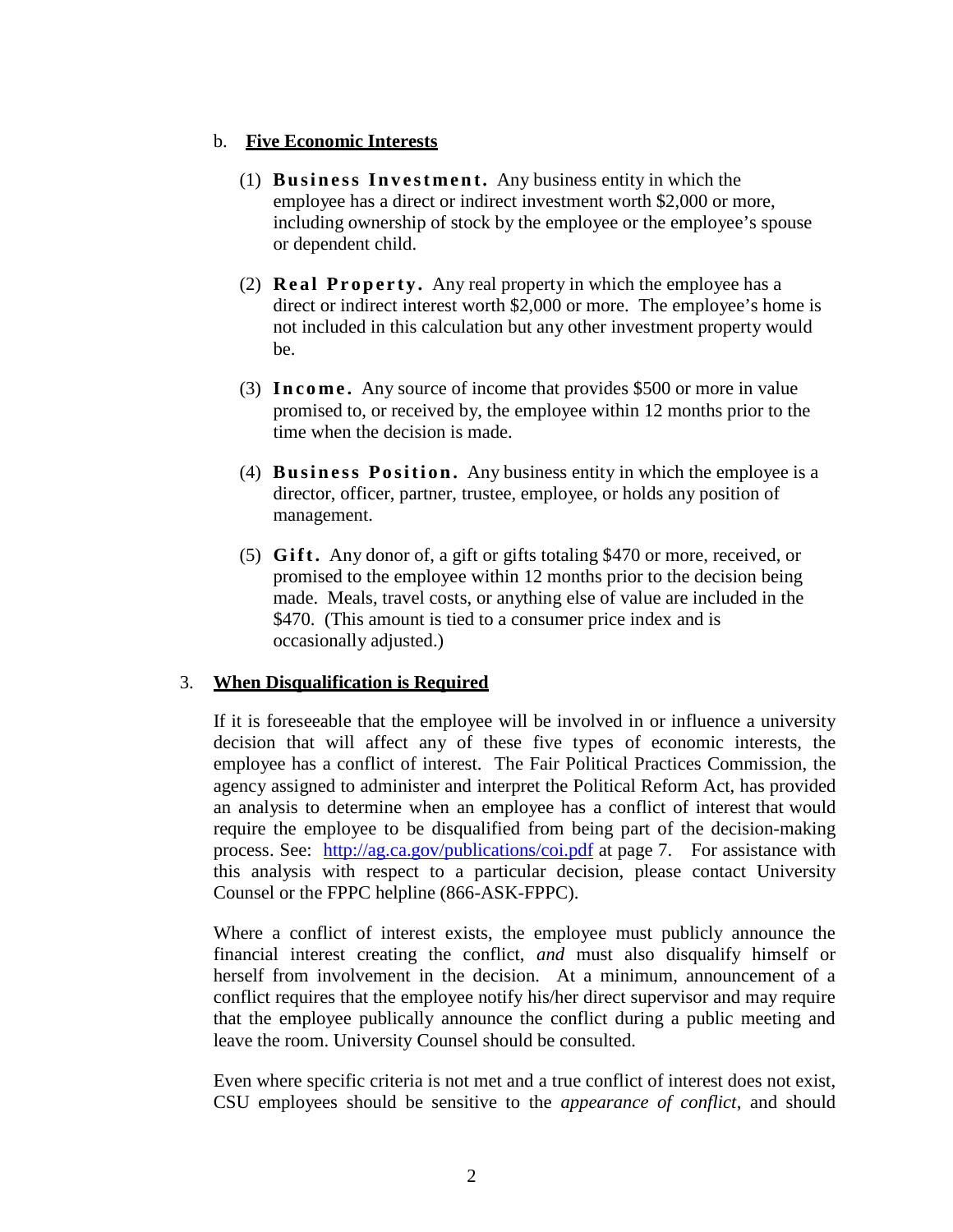carefully consider whether to participate in a decision making process whenever they have a financial interest at stake.

The disqualification rule applies to all CSU employees—regardless of whether they file a Form 700.

# B. **CSU Conflict of Interest Code**

The Political Reform Act requires CSU to adopt a formal conflict of interest code. The CSU's code requires the employees who are most likely to be involved in university decision-making to file an annual disclosure form. The purpose of this form is to alert employees to their personal interests that might be affected while they are performing their official duties. Disclosure also helps inform the public about potential conflicts of interest.

# 1. **Form 700 (Disclosure)**

l

Every employee in a position designated by the code must complete an annual statement of economic interests called a [Form 700.](http://www.fppc.ca.gov/Form700.html) [A list of designated](http://www.calstate.edu/HRAdm/pdf2008/HR2008-02AttB.pdf) [positions](http://www.calstate.edu/HRAdm/pdf2008/HR2008-02AttB.pdf) is published by the CSU every year, and is occasionally amended to reflect changes in position names and decision-making authority. [1](#page-5-0)

CSU assigns a disclosure [category or](http://www.calstate.edu/HRAdm/pdf2008/HR2008-02AttA.pdf) categories to each designated employee position, depending on the level of the position and the likelihood that the person holding it will be drawn into particular conflict situations. The disclosure categories identify the types of personal economic interests which the employee must disclose. Each employee in a position designated by the code will receive a Form 700 every year and a cover letter that identifies his/her specific disclosure categories.

The Form 700 must be filed by April 1 each year with the campus filing officer. In addition to the annual filing, the Form 700 is also required to be filed when the employee first comes in to a designated position, and when the employee leaves a designated position. Failure to file a Form 700, or disclose a reportable interest may result in penalty being assessed against the individual employee including monetary penalties for as much as \$5,000 per violation or three times the amount illegally obtained.

The Form 700 is a public document and must be made available for public inspection within two days of any request. Copies of the Form 700 can be provided to the public at a cost of \$.10 per page. The forms must be kept for seven years.

<span id="page-5-0"></span><sup>&</sup>lt;sup>1</sup> CSU updated its Conflict of Interest Code on November 15, 2016. The [CSU Code](http://www.calstate.edu/budget/fybudget/legislative-reports/Employment-Rpt-Attachment-B.pdf) was approved by the Fair Political Practices on January 1, 2017 and will go into effect for the 2017 reporting period which begins in 2018.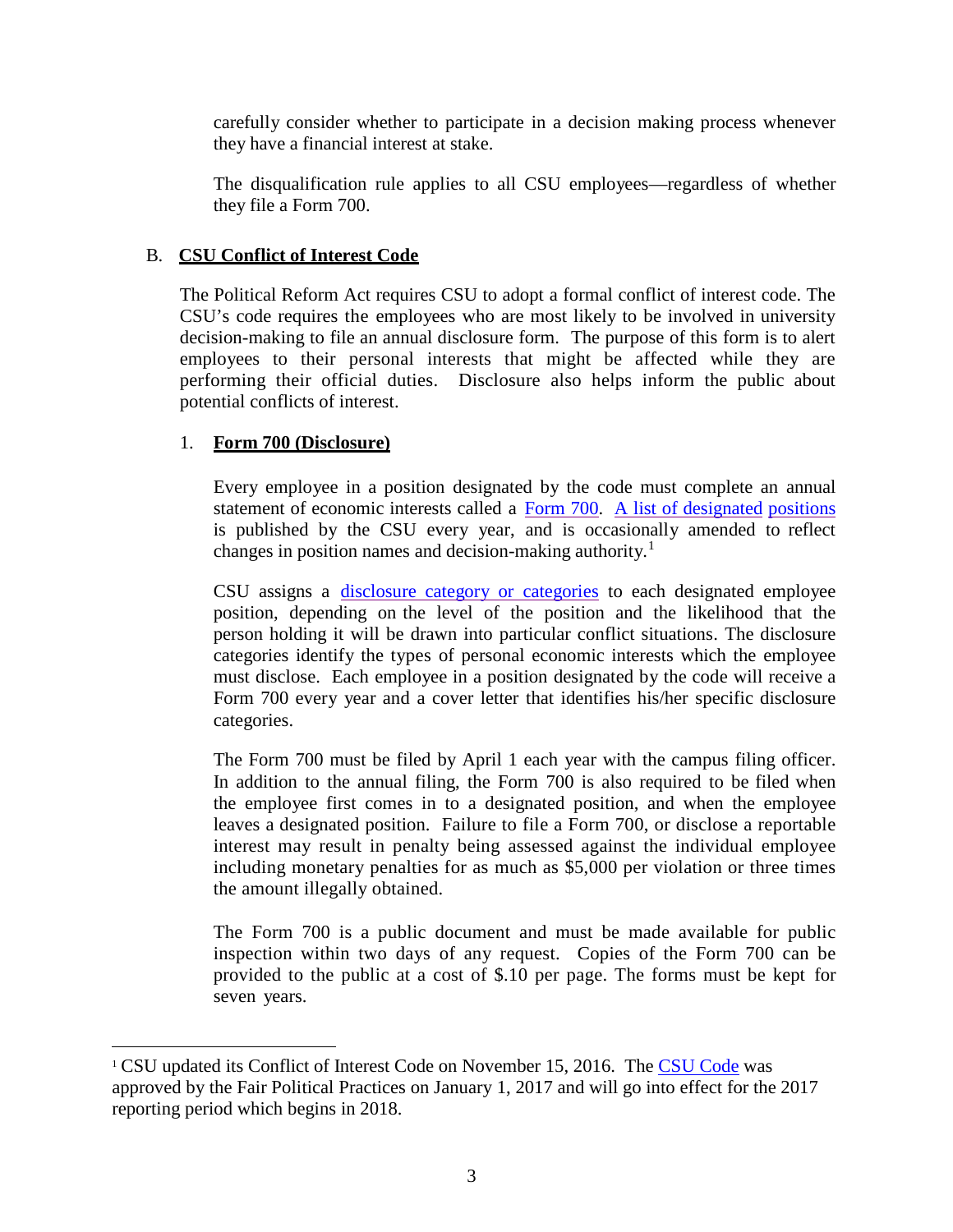## 2. **Training**

Employees in positions designated by the code are required to participate in conflict of interest ethics training upon assuming office and every two years thereafter.

### 3. **Restrictions Regarding Honoraria, Gifts and Travel**

The CSU Conflict Code also prohibits the receipt of any honoraria and gifts over \$470. Gov't Code §§ 89500 *et seq*.; 2 CCR § 18730. A detailed discussion of these limitations is included in the FPPC publication: [Limitations and Restrictions](http://www.fppc.ca.gov/content/dam/fppc/NS-Documents/TAD/Public%20Officials%20and%20Employees/StateGiftFactSheet.pdf)  [on Gifts, Honoraria, Travel and Loans.](http://www.fppc.ca.gov/content/dam/fppc/NS-Documents/TAD/Public%20Officials%20and%20Employees/StateGiftFactSheet.pdf)

#### a. **Honoraria Prohibition: Speeches, Publications, Conferences, etc.**

With limited exception, an employee in a position designated by the code cannot accept payment for a speech, publishing an article, serving as an emcee or simply participating in a conference, meeting, event or other gathering, from a source that s/he has or will be required to disclose on his/her Form 700.

The *exceptions* to the honoraria prohibition are:

(1) Payment for transportation, food, and necessary lodging for giving a speech, participating in a seminar, or serving on a panel *within California* from any source, or *outside of California* if provided by a 501(c)(3) nonprofit agency.

(2) Payments made as part of separate, non-CSU employment.

(3) Under certain circumstances, the return, donation or reimbursement of an honorarium. *See* 2 CCR § 18930 *et seq*.

Honorarium payments can always be made to the CSU or donated to a nonprofit organization without raising a conflict issue if: (1) the donation is made directly to CSU or nonprofit; (2) the employee does not make the donation a condition of his/her speech, article, or attendance; (3) the employee does not claim a deduction for the donation; (4) the employee is not identified in connection with the donation and (5) the donation has no reasonably foreseeable financial effect on the official or on any member of his/her immediate family. Of course, speeches can be given at any event for free.

# b. **Prohibition on Gifts**

A CSU employee may not accept gifts worth more than \$470 in a calendar year from a source that s/he has been or will be required to disclose on his/her Form 700. With limited exception the reported value of a gift is the fair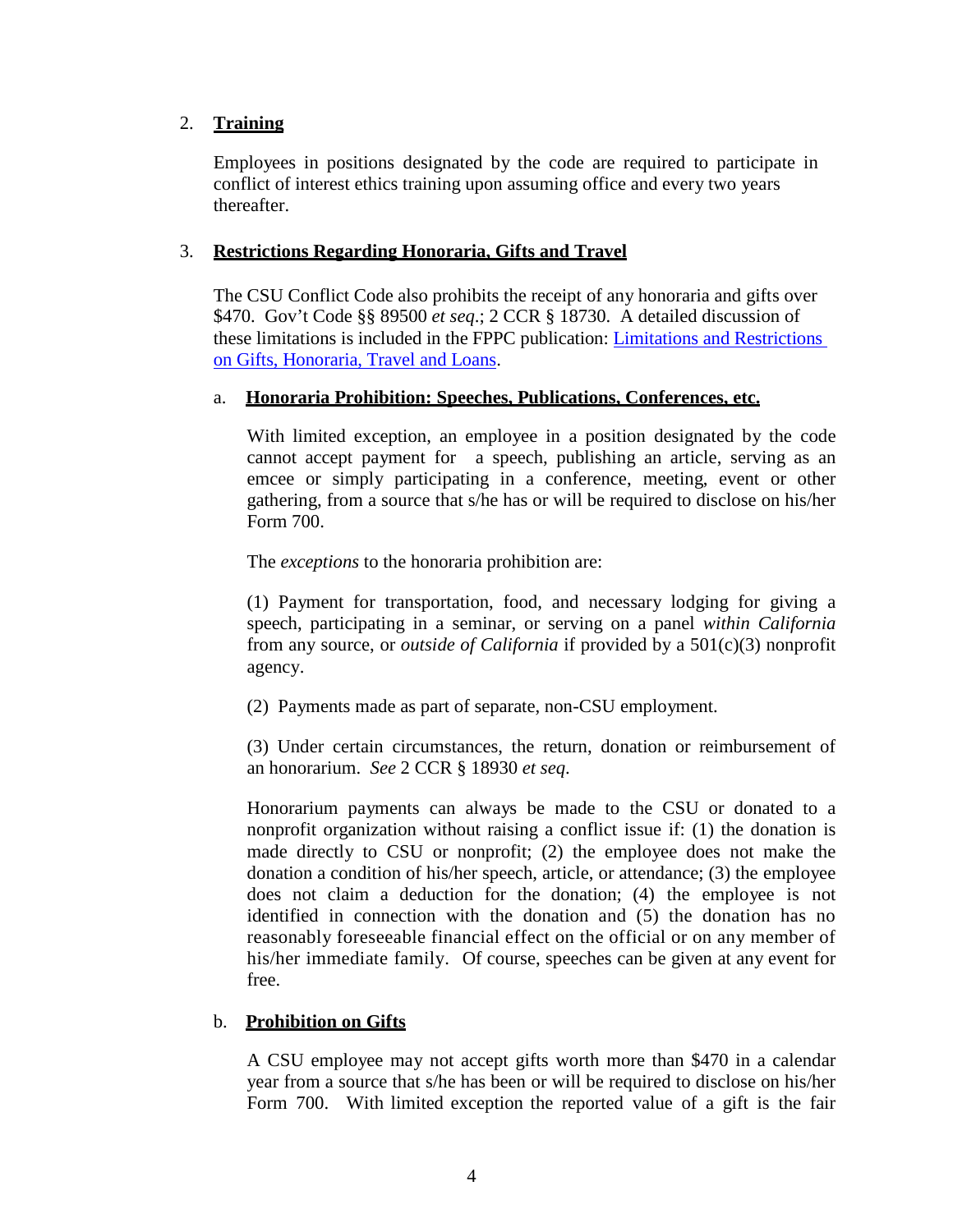market value on the date it was received. Frequently the donor is the only source that can provide information as to fair market value and must be consulted.

Gifts given to the CSU or a CSU auxiliary do not violate this prohibition. Gifts provided to a family member of an employee may be deemed a gift to the employee unless there is an independent and established relationship between the donor and the family member. 2 CCR §18943.

If the value of a gift or gifts exceeds \$50, it must be reported on the employee's Form 700 if it is received from a source that is reportable based on the employee's disclosure categories. It makes no difference that the employee transfers the gift to another employee. An employee may, within 30 days of receipt of a gift, return that gift to the donor, reimburse the donor for the cost, or donate the gift unused to a public entity, or to a charitable organization in which neither the employee or his/her family member is an officer, without taking a tax deduction, to avoid violation of the prohibition on gifts. 2 CCR §§ 18940, *et seq.* 

#### c. **Travel Payments**

Payment of travel costs for CSU employees by another party constitutes a gift. In most instances, designated employees must disclose gifted travel worth \$50 or more on his/her Form 700, and cannot receive any gift (travel or otherwise) in which the aggregate value exceeds \$470 from the same source within a twelve month period. Before accepting any travel gift, employees should carefully consider whether doing so will result in disqualification from participating in an important decision involving the donor.

Air transportation is valued as follows:

Commercial Aircraft: the value is the actual cost of the ticket.

Private Aircraft: the value is determined by taking the fair market value of the normal charter fare or rental charge for a comparable plane, divided by the number of passengers who shared the flight. 2 CCR §18946.5.

The actual cost of any other benefit provided to the employee on the flight including food, beverages, or entertainment is treated as a separate gift unless the benefit is included as part of the fare.

In some situations, an employee may accept a travel payment without being subject to the \$470 gift threshold. Even if the gift threshold does not apply, the employee may still have to report the travel payment on his/her Form 700 and may be disqualified from making decisions concerning the donor.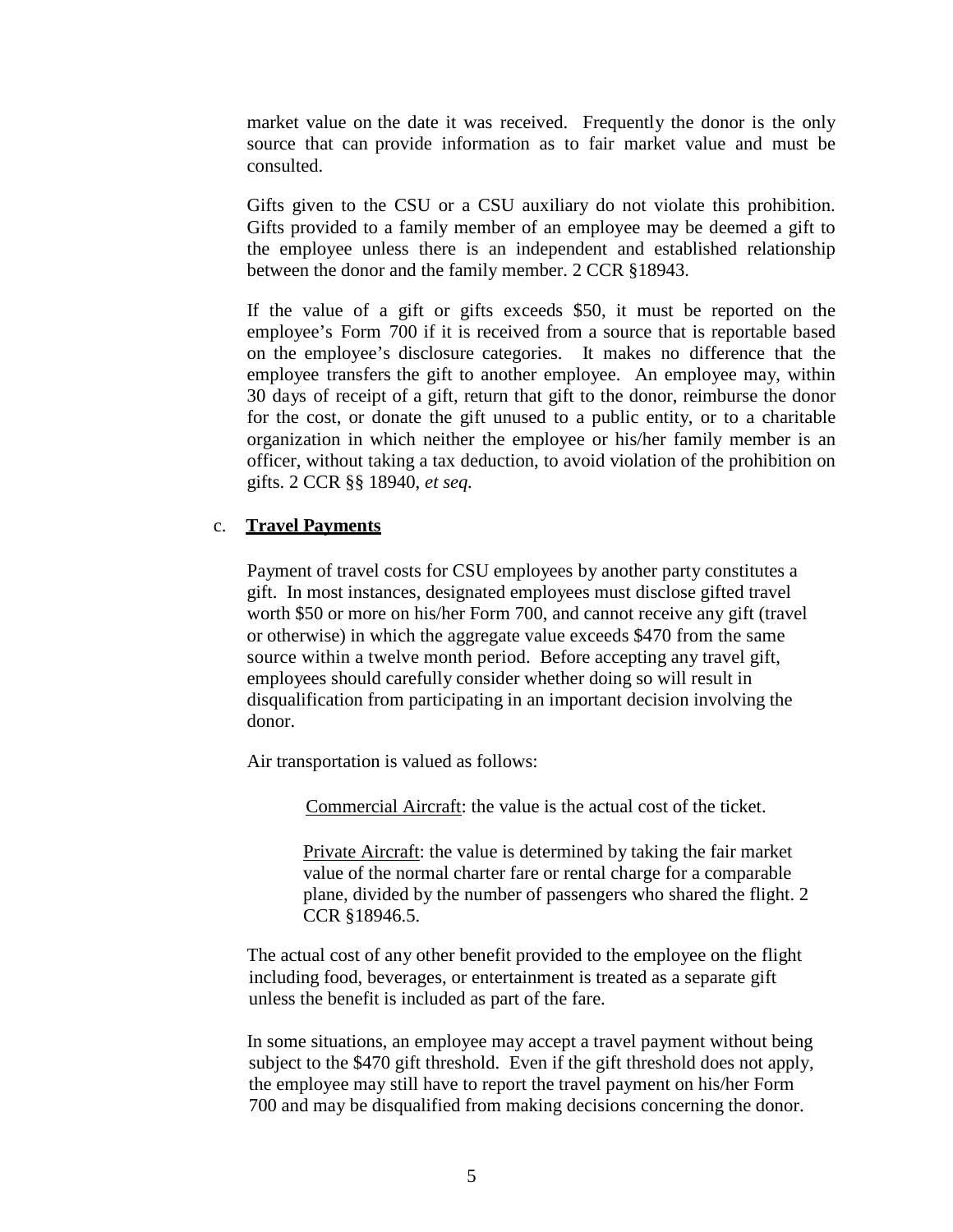#### (1) Travel is *not subject to the \$470 gift threshold* and is *not reportable:*

- The travel payment is from a source that is not reportable a based on the employee's assigned disclosure categories.
- The travel payment is from another government agency and travel is for education or training purposes.
- The travel payment is from a non-profit  $501(c)(3)$  entity for which the employee provides equal or greater consideration.
- The travel payment is made to fulfill the terms of a contract.
- (2) Travel is *not subject to the \$470 gift threshold*, but *must be reported* and may *disqualify* the employee from decisions regarding the donor:
	- The travel is reasonably related to an issue of state, national or international policy and is either:
		- a) in connection with a speech given by the employee within the United States and limited to the day before and following the speech, or
		- b) provided by a government agency (including foreign government) an educational institution or nonprofit organization (national or foreign).
	- The travel payment qualifies as a "Gift to Agency" and is timely reported on a Form 801.

# d. **Gifts to CSU—Not The Individual**

There are limited circumstances where gifts that afford a personal benefit to a CSU employee can be considered a gift to the CSU, and therefore need not be reported on the employee's Form 700. Mostly, these are travel gifts, including accommodations and food associated with the travel. See [HR 2014-](https://csyou.calstate.edu/Policies/HRPolicies/HR2014-14.pdf) [14.](https://csyou.calstate.edu/Policies/HRPolicies/HR2014-14.pdf)

To qualify as a gift to the CSU, the following strict statutory requirements must be met:

> • Travel payments must be pre-approved in writing by the campus representative appointed to handle such gifts;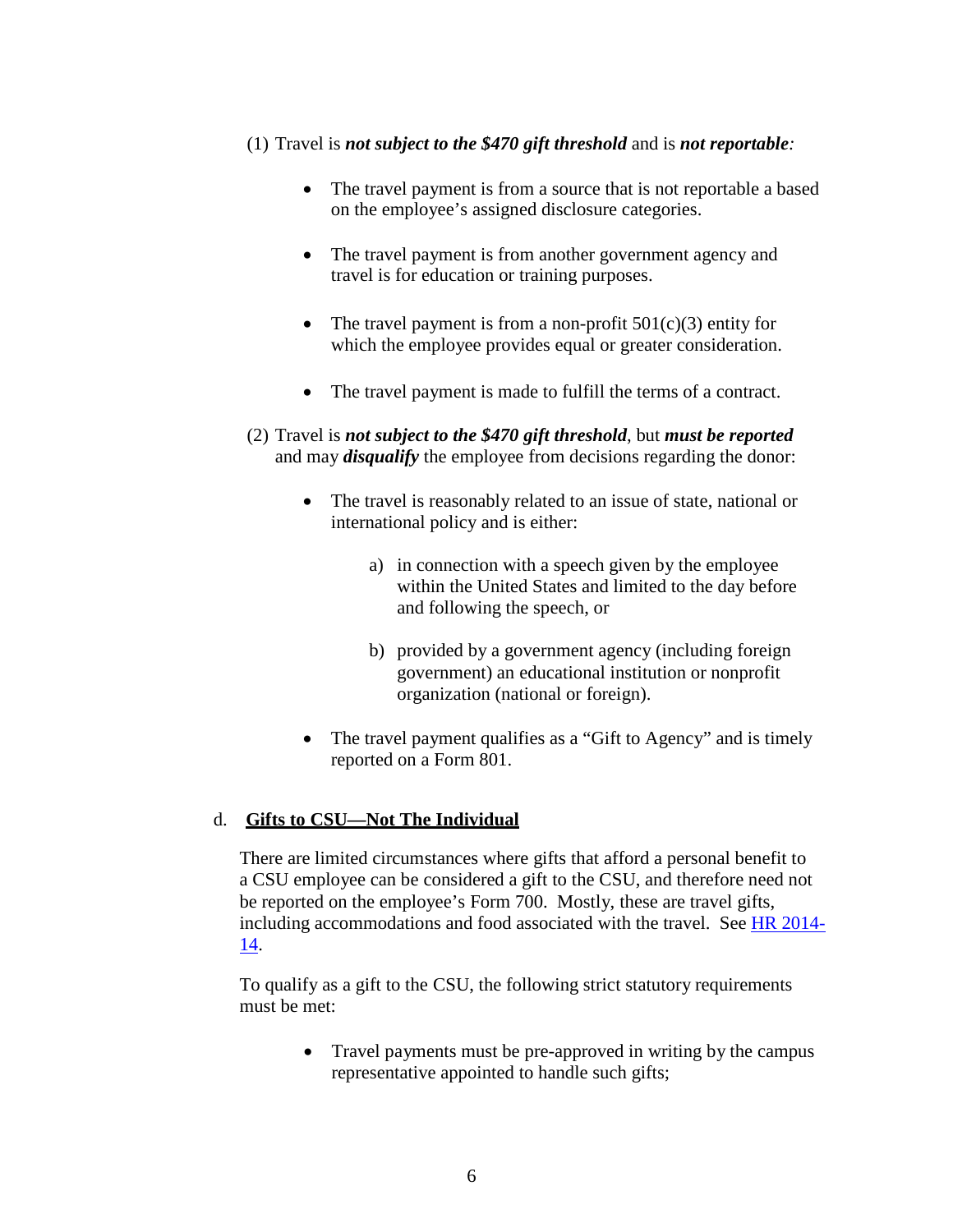- The designated campus representative must receive and control the gift and make the determination of which CSU employees will travel. The donor may not designate by name, title, class or otherwise who will travel or use the gift;
- The travel must be for a limited purpose to constitute official CSU business; **AND**
- CSU must report the payment on a [Form 801.](http://www.fppc.ca.gov/content/dam/fppc/NS-Documents/TAD/Agency%20Reports/Form%20801.pdf) If the value of the payments received by the campus is \$2,500 or more in a quarter year, the campus must post the Form 801 on its website and provide it to the FPPC within 30 days of the close of the quarter.

Failure to comply with any of these requirements will result in the gift being classified as personal to the individual who traveled, and likely will need to be reported on his/her Form 700.

Travel payments are limited to the amount of CSU's own reimbursement rates. Additionally, the duration of the travel must be limited to the time necessary to accomplish the purpose for which it was provided.

For additional guidance on CSU travel gifts see FPPC publication: [Limitations and Restrictions on Gifts, Honoraria, Travel and Loans.](http://www.fppc.ca.gov/content/dam/fppc/NS-Documents/TAD/Public%20Officials%20and%20Employees/StateGiftFactSheet.pdf)

#### e. **Tickets and Passes to Events**

There are circumstances where receiving a ticket or pass does not result in a gift to the employee and need not be reported on the employee's Form 700. See HR 2014-14.

A ticket or pass is **not** a gift to the employee where:

- 1. The ticket or pass is provided by a source for which the employee performs a ceremonial role or function on behalf of CSU; or
- 2. The recipient of the ticket or pass is not identified by the third party, but is selected by CSU; and
- 3. The ticket or pass is distributed per CSU policy to meet one of the stated public purposes.

CSU must record the distribution of tickets or passes on a [Form 802](http://www.fppc.ca.gov/content/dam/fppc/NS-Documents/TAD/Agency%20Reports/Form-802.pdf) and must post the form, or a summary of the information on the form on its website and email the FPPC the link to the website displaying this information no later than 45 days from the distribution of the tickets.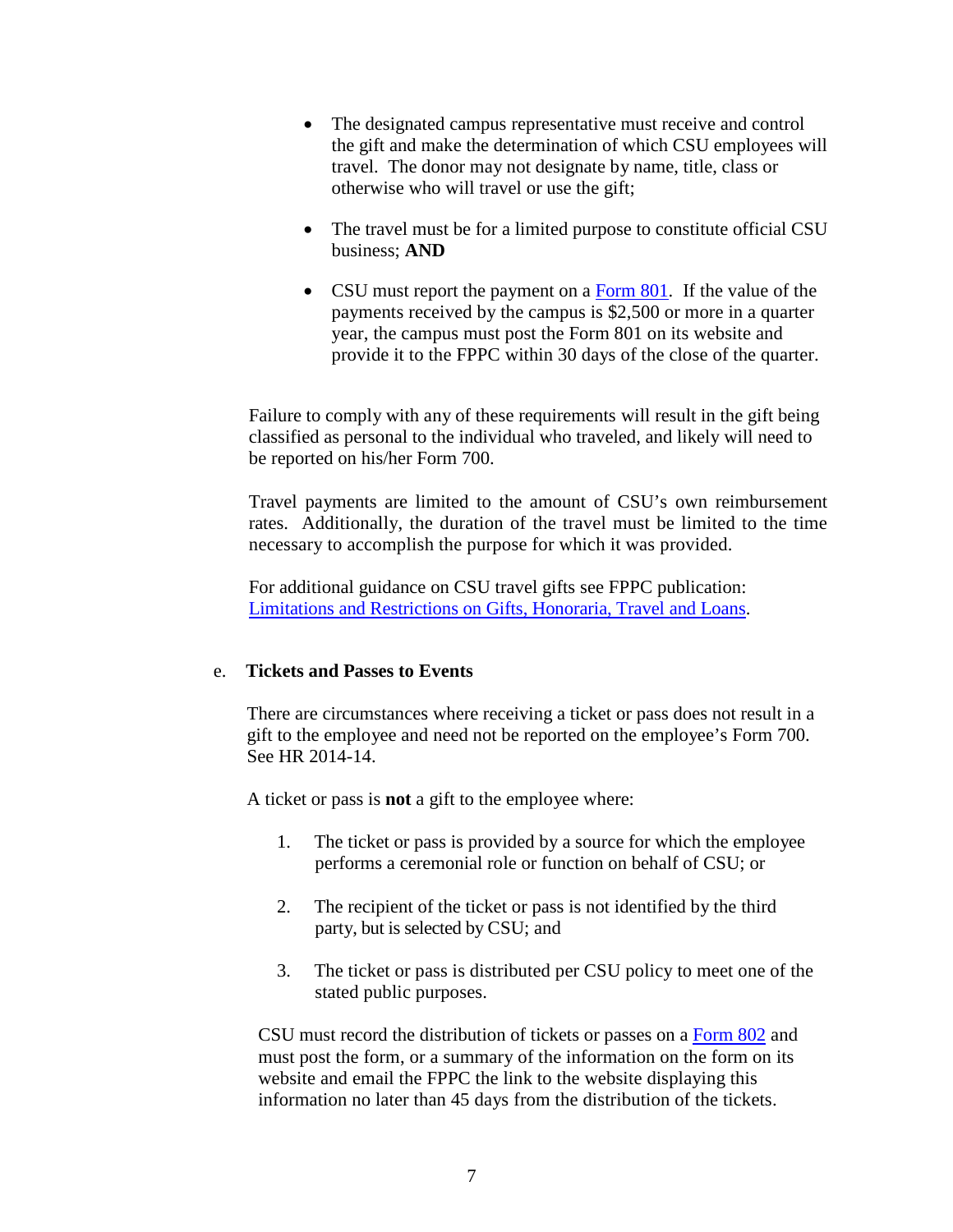Failure to comply with this requirement will result in the ticket or pass being classified as personal to the individual and reportable on his/her Form 700.

### f. **Tickets to Nonprofit and Political Fundraising Events**

A CSU employee may accept for his/her personal use tickets or other admission privilege to a fundraising event for a nonprofit or political organization as follows:

- (1)  $501(c)(3)$  Organization Fundraiser: the  $501(c)(3)$  organization may provide two tickets per event to an official that shall be deemed to have no value. Additional tickets for admission, or tickets provided by someone other than the  $501(c)(3)$  organization, are valued as set forth below in Section II.B.f.(3).
- (2) Political Fundraiser: the committee or candidate may provide two tickets to the event that shall be deemed to have no value. Additional tickets for admission are valued as set forth below in Section II.B.f.(3).
- (3) Other Nonprofit Fundraiser: the value of the ticket is the nondeductible portion of the admission (i.e., the ticket price less the amount donated to the organization). If no face value is listed, the gift is the pro rata share of the cost of the food and beverage, plus the cost of any items given to the attendees. See 2 CCR §18946.4.

#### 4. **Enforcement**

Violations of the Conflict of Interest Code are punishable by disciplinary action (Gov't Code § 91003.5), civil action (§ 91004 *et seq*.), and criminal prosecution (§ 91000).

#### III. **Contract Conflicts**

#### A. **Government Code §§ 1090** *et seq***.**

Government Code § 1090 is an early California statute that strictly prohibits CSU employees from making a contract with CSU in which s/he has a personal financial interest. Section 1090 *voids* any contract where the CSU employee has any personal financial interest in the contract, including being an officer, employee, agent, attorney, broker, supplier, landlord, or tenant of the contracting party: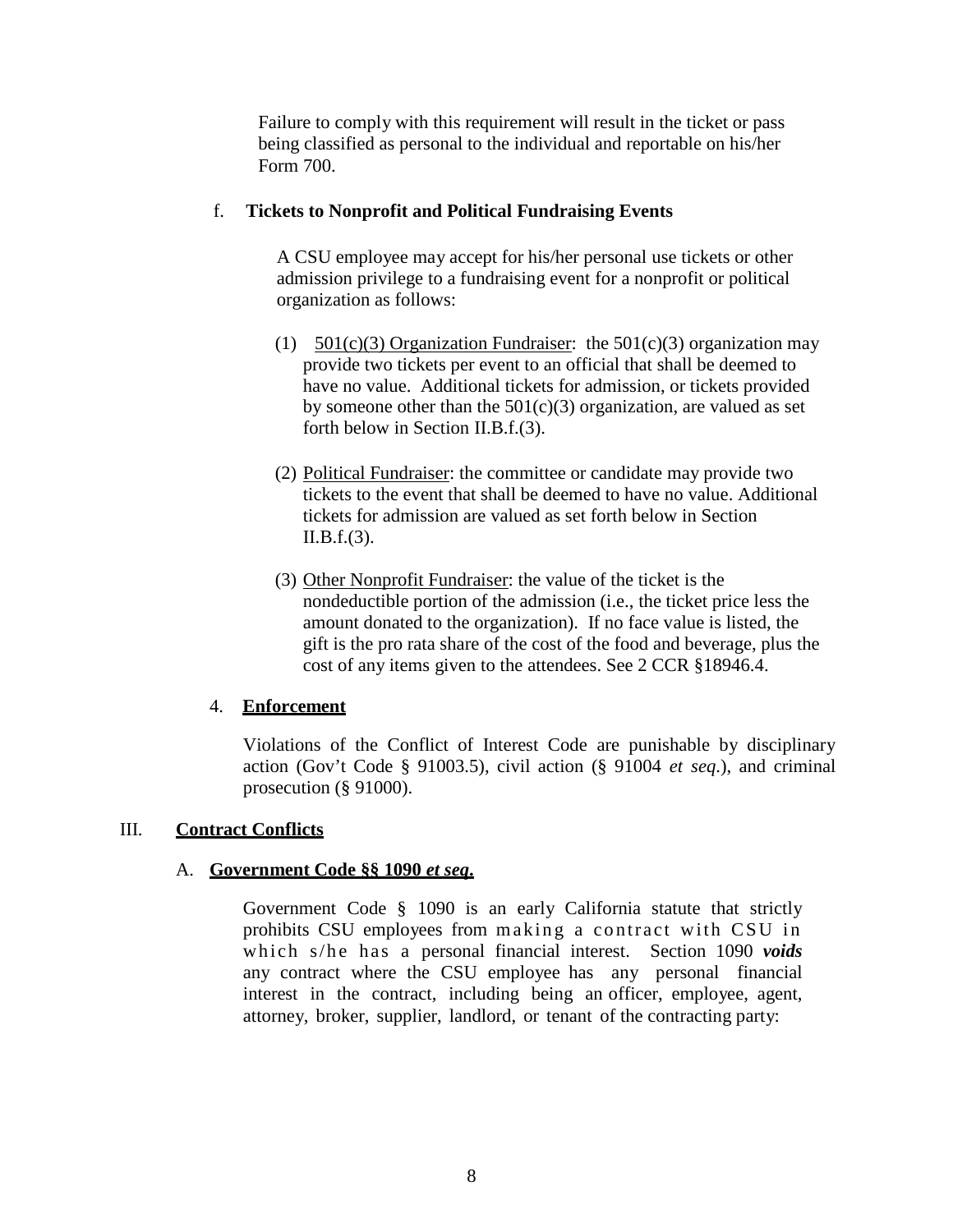"However diverse and winding the chain may be which connects the officer with the forbidden contract, if it can be followed and the connection made, [Section 1090 is violated]." *People v. Daysher* (1934) 2 Cal.2d 141, 146; *People v. Honig* (1996) 48 Cal. App.4th 289, 315.

In *Thompson v. Call* (1985) 38 Cal.3d 633, the California Supreme Court stated that the purpose of this statute is to make certain that "every public officer [is] guided solely by the public interest." The statute therefore targets the *appearance* of conflict in addition to actual conflicts of interest:

> It follows from the goals of eliminating temptation, avoiding the appearance of impropriety, and assuring the [public] of the [public] officer's undivided and uncompromised allegiance that the violation of section 1090 cannot turn on the question of whether actual fraud or dishonesty was involved. Nor is an actual loss to the public agency necessary for a section 1090 violation. Id. at 648.

The "making of a contract" under this statute can include preliminary discussions, negotiations, compromises, reasoning, planning, drawing of plans and solicitation of bids, in addition to the actual formation of a contract. *Millbrae Ass'n for Residential Survival v. City of Millbrae* (1968) 262 Cal.App.2d 222, 237; 77 Ops.Cal.Atty.Gen. 112 (1994).

The reach of this statute is very broad and the consequences draconian. It is not enough for a CSU employee to disqualify himself or herself from the decision-making process. See *Thompson*, 38 Cal, 3d 633; *Stigall v. City of Taft* (1962) 58 Cal.2d 565, 569. *The contract is still void* and the employee is subject to disciplinary, civil and criminal consequences.

#### B. **Restrictions on CSU Employees Contracting with the CSU**

There are four prohibitions on CSU employees contracting with the CSU set forth in the Public Contract Code and detailed in [HR 2003-21:](http://www.calstate.edu/HRAdm/pdf2003/HR2003-21.pdf)

- 1. A CSU employee may not engage in any activity for compensation which is sponsored or funded by the CSU through or by a CSU contract. (This restriction does not apply to employees with teaching or research responsibilities or those acting within the course and scope of their CSU employment.) Pub. Cont. Code §10831.
	- While an employee with teaching and research responsibilities may be financially interested in a contract for the limited purpose of engaging in an activity for compensation which is sponsored or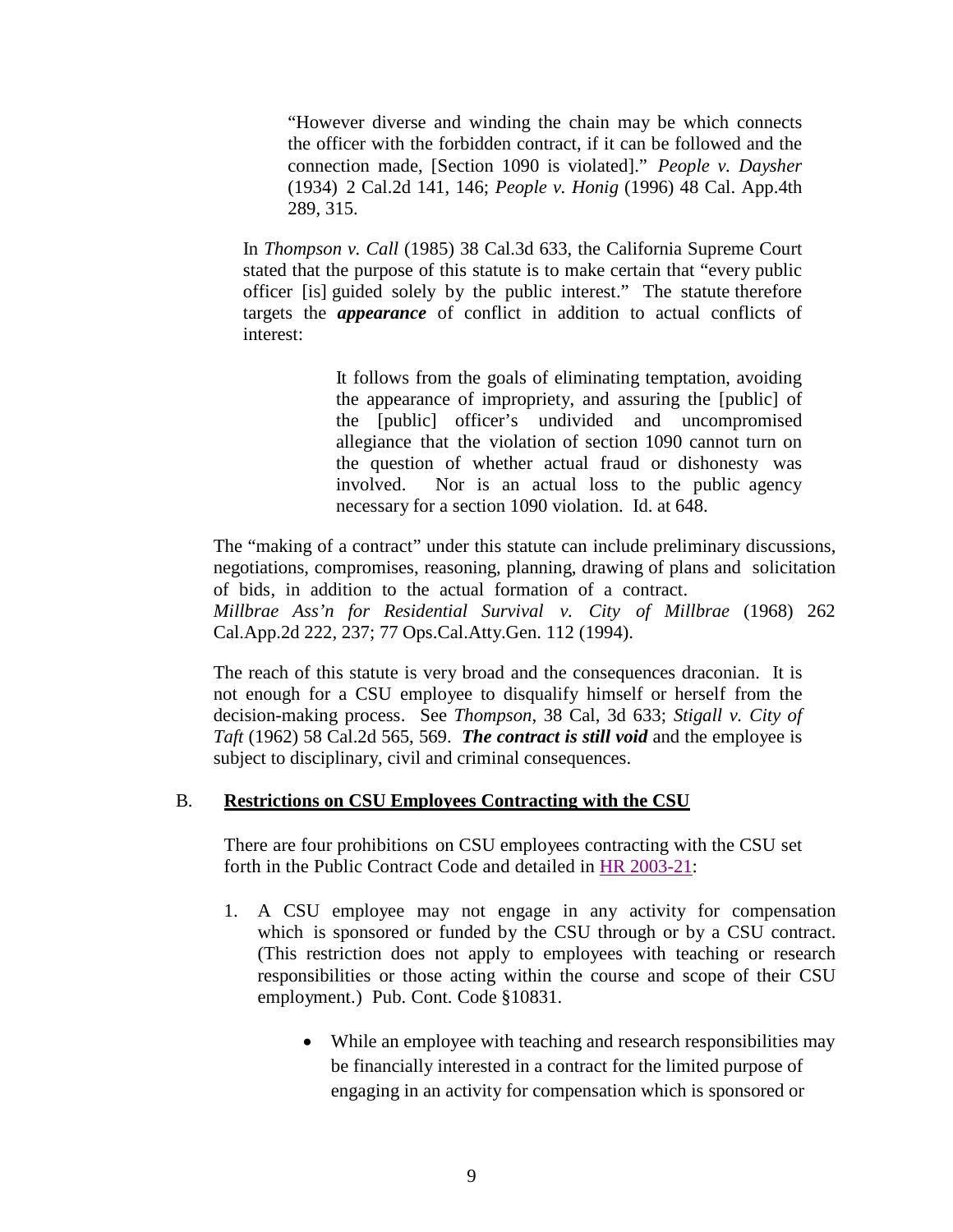funded by the CSU through or by a CSU contract, the employee may not be involved in the University's decision to enter into that contract. *See People v. Lofchie* (2014) 229 Cal.App.4th 240, 255; Gov't Code §1090.

- 2. A CSU employee may not "contract on his or her own individual behalf as an independent contractor with any [CSU] department to provide services or goods." (This restriction does not apply to employees with teaching or research responsibilities.) Pub. Cont. Code §10831.
	- While an employee with teaching and research responsibilities may be financially interested in a contract made on his or her own individual behalf as an independent contractor with any University department to provide services or goods, the employee may not be involved in the University's decision to enter into that contract. *See People v. Lofchie*, (2014) 229 Cal.App.4th 240, 255; Gov't Code §1090.
- 3. For two years following retirement or separation from CSU employment, no former CSU employee "may enter into a contract in which he or she engaged in any of the negotiations, transactions, planning, arrangements, or any part of the decision-making process relevant to the contract while employed in any capacity by any [CSU] department." Pub. Cont. Code §10832(a).
- 4. For 12 months following retirement or separation from the CSU, no former CSU employee may contract with the CSU if he or she was employed by the CSU "in a policymaking position in the same general subject area as the proposed contract within the 12-month period prior to his or her retirement ... or separation." Excepted from this restriction are contracts for expert witness services and contracts to continue attorney services. This prohibition relates to CSU contracts and not a resumption of CSU employment (*e.g*., a retired annuitant does not come under this restriction), nor does it address contracts with auxiliary organizations. Pub. Cont. Code §10832(b).

#### IV. **Miscellaneous "Conflicts"**

Additional rules forbid other forms of private gain from public service.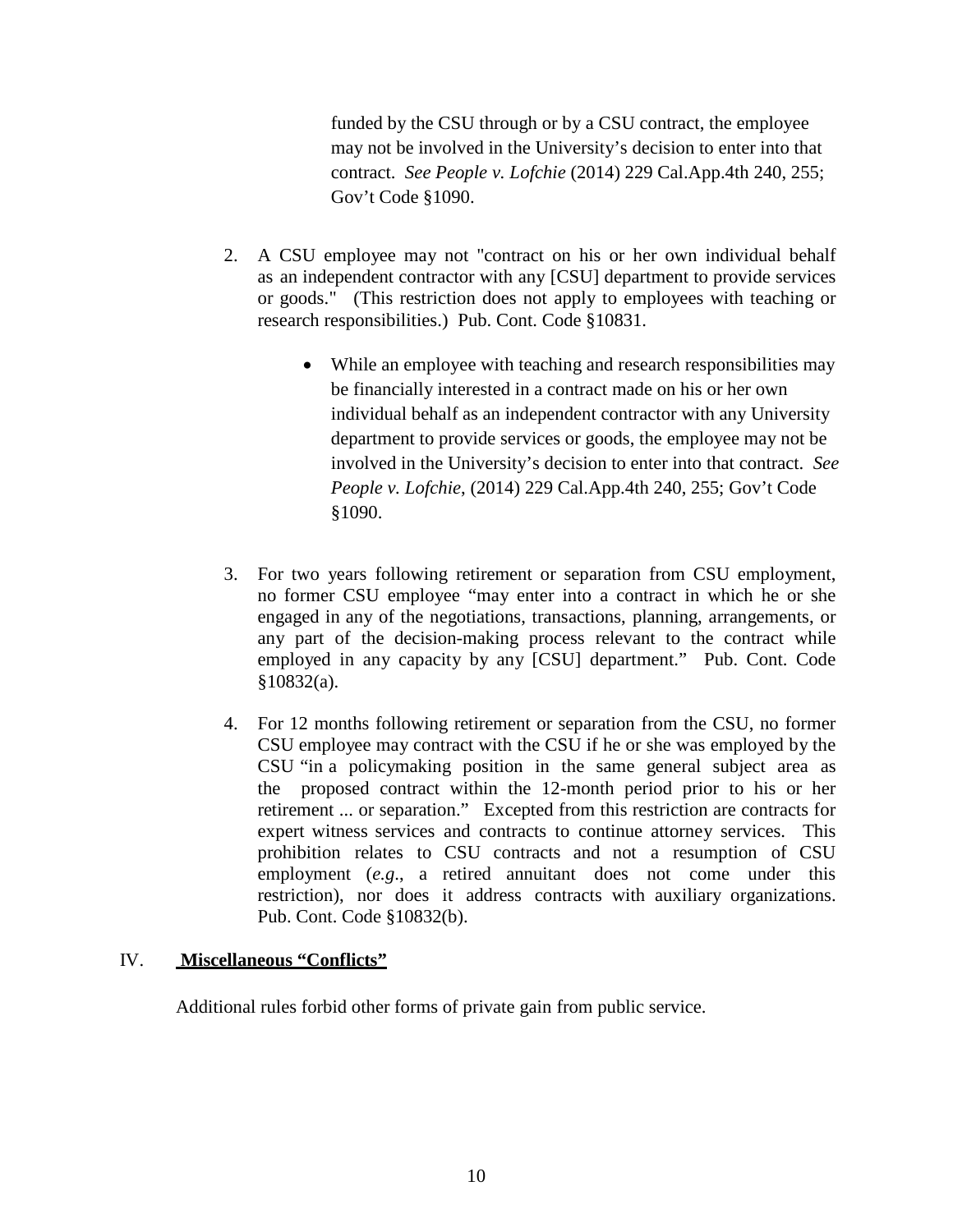## A. **Use of Nonpublic Information for Personal Gain**

Education Code § 89006 provides that it is unlawful to utilize nonpublic information received by reason of CSU or CSU auxiliary employment, or a CSU or CSU auxiliary contract, for personal gain not contemplated by the terms of the employment or contract. This restriction applies to all officers, employees, and contractors of CSU, and CSU auxiliaries. Violation of this prohibition is punishable as a misdemeanor. Penal Code §19.4.

### B. **Gift of Public Funds**

California Constitution, Article 16, § 6 prohibits making gifts of any public funds. The state must receive commensurate value whenever its resources are used, including time, equipment, materials, supplies and facilities.

Government Code § 8314 additionally prohibits the use of state resources for nonstate purposes, except uses that are "incidental and minimal" (e.g. de minimis personal telephone or photo copy use, see campus policy). There are civil penalties for violation of this section.

### C. **Salary as Compensation in Full**

California Constitution Article 4, § 17 prohibits the payment of bonuses or other forms of extra compensation to a public employee after service has been rendered. A similar restriction for state appointed officers exists in Government Code § 18000 which states: "[t]he salary fixed by law … is compensation in full for that office and for all services rendered in any official capacity or employment whatsoever …." Neither section prohibits the identification of incentive awards prior to performing a government service.

#### D. **Consulting Into Another Contract**

A consulting services contractor may not bid on a contract for services, goods, or supplies "that is required, suggested, or otherwise deemed appropriate in the end product of the consulting services contract." Pub. Cont. Code § 10830.

This prohibition does not apply to architectural, landscape architectural, engineering, environmental, land surveying, or consultation project management firms. Gov't Code § 4525.

#### E. **Legislator/Federal Officer May Not Be CSU Employee**

California Constitution Article 4, § 13 forbids California legislators from holding any other State office or employment. Article 7, § 7 forbids paid federal officers from simultaneously being paid State officers, except for limited military service.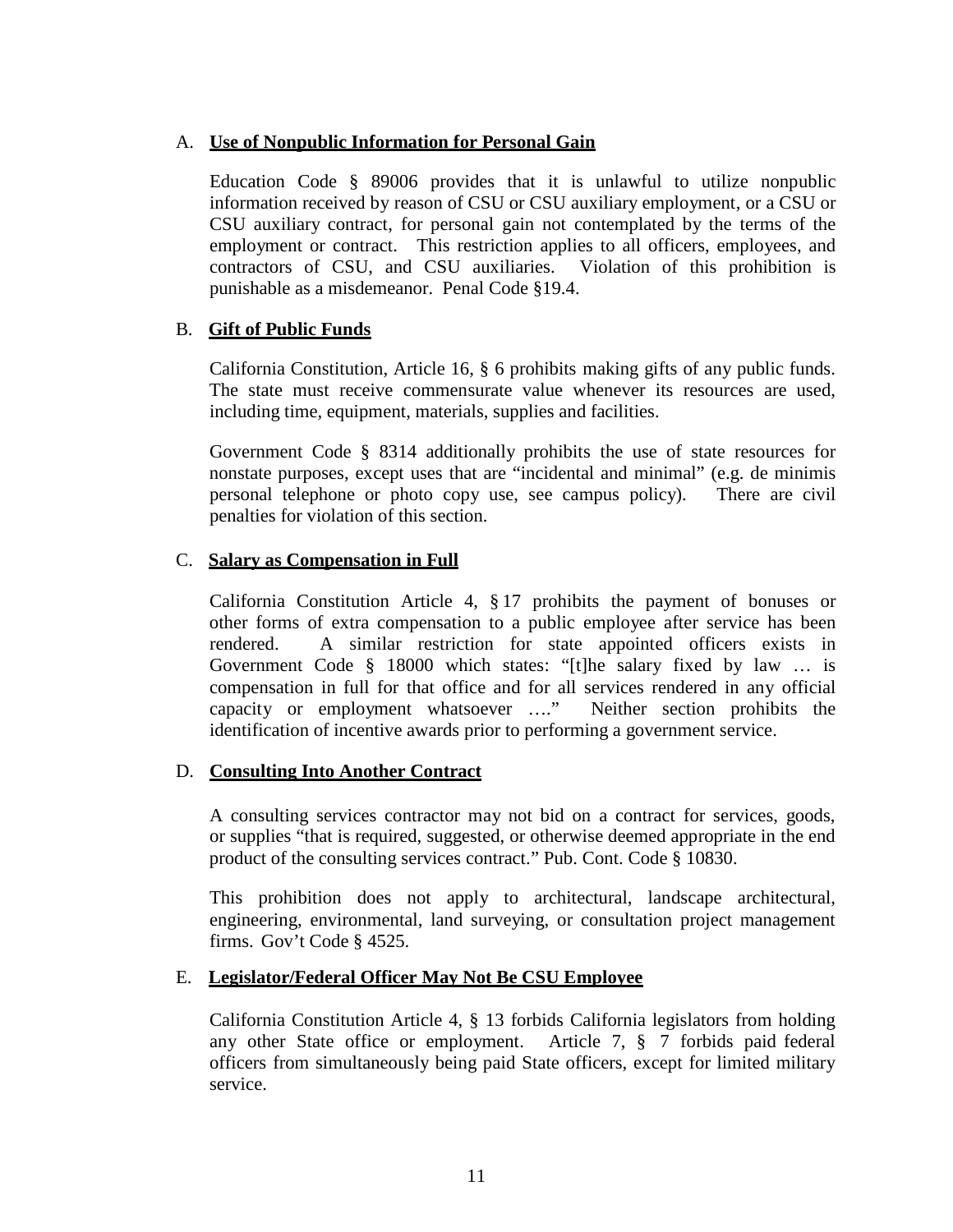# F. **Incompatibility of Public Offices**

California courts have determined that a public officer may not accept a second public office with duties that potentially overlap and/or significantly clash with the duties of the first office. The two positions are incompatible, will result in the automatic vacation of the first office. *Chapman v. Rapsey* (1940) 16 Cal.2d 636, 641-644; *People v. Santa Clara* (1996) 49 Cal.App.4th 1471, 1481, 1490; 87 Ops.Cal.Atty.Gen. 153 (2004); 78 Ops.Cal.Atty.Gen. 316 (1995).

# G. **Outside Employment**

- 1. **Management and Executive Employees:** CSU full-time management and executive employees must identify and disclose all outside employment for which they receive compensation to the appropriate administrator. 5 CCR §42740. The Outside Employment Policy is designed to prevent any conflicts of interest or commitment. [HR 2016-06.](https://csyou.calstate.edu/Policies/HRPolicies/HR2016-06.pdf)
- 2. **Faculty:** Outside employment shall not conflict with normal work assignments or satisfactory performance of all duties of the faculty unit employee. See [Article 35](http://www.calstate.edu/hr/employee-relations/bargaining-agreements/contracts/cfa/2014-2017/article35.pdf) of the Collective Bargaining Agreement with the California Faculty Association.

# H. **Federal Lobbying and Ethics**

CSU and CSU employees are subject to a detailed set of restrictions under the Lobbying Disclosure Act for gifts and travel provided to members of Congress or their staff. These restrictions are set forth in the ethics rules of the House and Senate. As a general rule, CSU may not provide any gifts, including food or travel, to members of Congress or their staff, unless a specific exception applies (e.g., items of nominal value, such as t-shirts, baseball caps, greeting cards, and commemorative plaques or trophies). A summary of the full restrictions is found in ["CSU guidance](http://www.calstate.edu/federalrelations/Lobbying-and-Ethics/documents/CSUguidanceCongressionalgiftsandtravel.pdf) for Congressional [gifts and travel 2008.](http://www.calstate.edu/federalrelations/Lobbying-and-Ethics/documents/CSUguidanceCongressionalgiftsandtravel.pdf)" The Office of Federal Relations has posted additional guidance and resources on its [website.](http://www.calstate.edu/federalrelations/Lobbying-and-Ethics/)

Knowing violation of these rules can result in civil or criminal penalties.

The Lobbying Disclosure Act also requires CSU to file a quarterly "lobbying activities" report and a semi-annual report of certain contributions.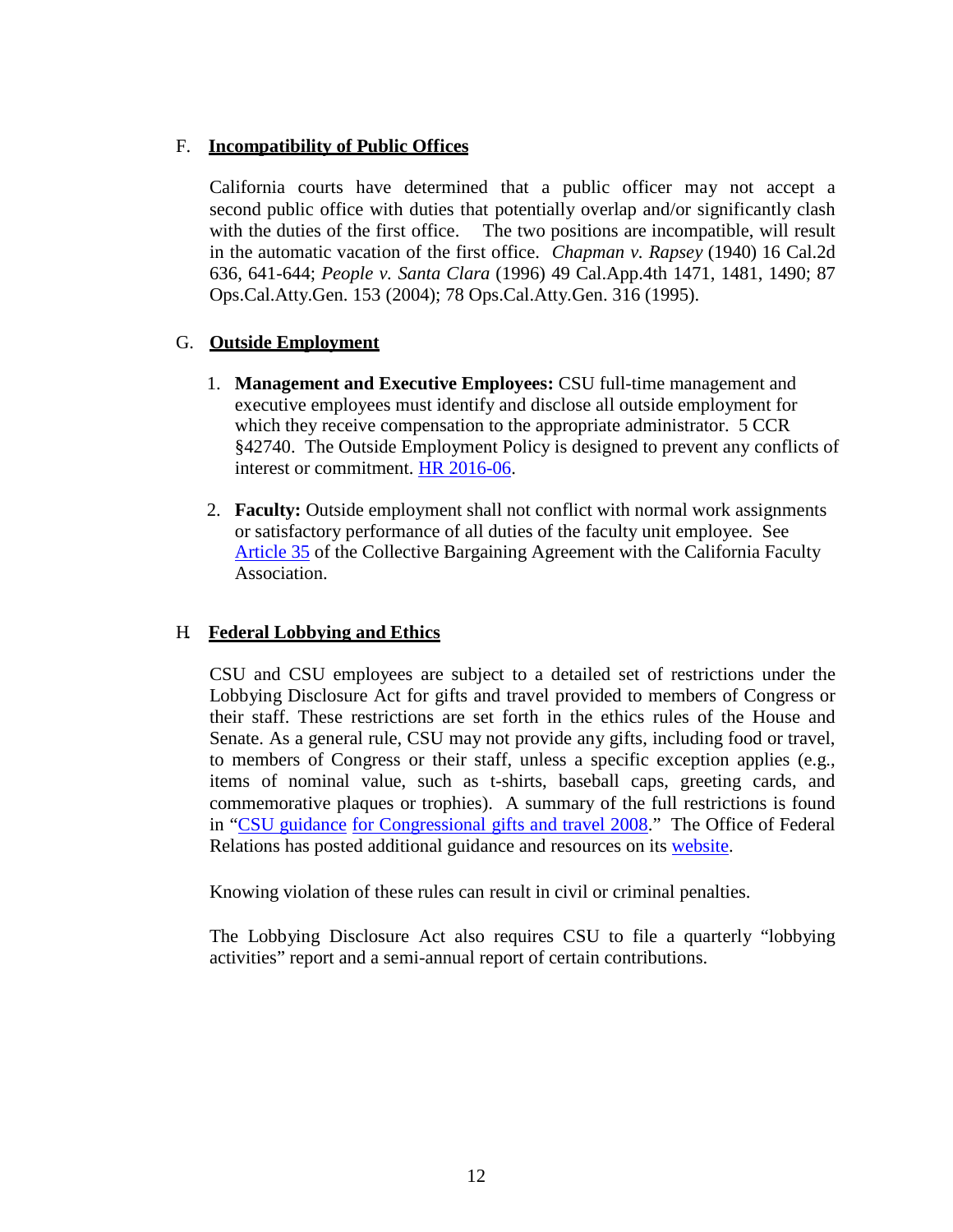### I. **Restrictions Concerning Student Loan Programs**

CSU has adopted a number of internal safeguards for the administration of student loan programs to avoid the perception of any conflict of interest and promote public confidence. They include restrictions on lenders, procedures for the development of lender lists, and disclosure requirements to prospective student borrowers. Campuses, the financial aid office and university personnel may not accept payments or other benefits from student loan providers. See [AA-2007-12.](http://www.calstate.edu/acadaff/codedmemos/AA-2007-12.pdf)

## J. **Restrictions Concerning Study Abroad Programs**

CSU has adopted internal principles to guide its relationships with outside study abroad programs. See [EO-1022](http://www.calstate.edu/eo/EO-1022.html) and [AA-2007-25.](http://www.calstate.edu/acadaff/codedmemos/AA-2007-25.pdf) CSU employees are proscribed from receiving personal benefits from program providers (e.g., the payment of conference, training or registration fees, transportation or lodging costs, advertising or payment for a site visit).

### K. **Auxiliary Organizations**

Auxiliary organizations are required to establish and maintain a conflict of interest policy. The legislature has established restrictions on certain contracts and transactions involving auxiliary organization governing board members that could result in, or be perceived as a conflict of interest. See Cal. Educ. Code §89906 *et seq.*

Additionally, an auxiliary organization incorporated as a California nonprofit public benefit corporation must also comply with the California Corporations Code prohibitions on self-dealing transactions in which a member of its governing board has a material financial interest and prohibitions on loans of money or property to, and guarantees of obligations of, its board members or officers. Cal. Corp. Code §§5233 and 5236.

#### V. **Conclusion**

Even where conflicts of interest are not defined in specific statutes, courts have found they violate the public trust:

A public office is a public trust created in the interest and for the benefit of the people. Public officers are obligated ... to discharge their responsibilities with integrity and fidelity... [T]hey may not exploit or prostitute their official position for their private benefits. When public officials are influenced in the performance of their public duties by base and improper considerations of personal advantage, they violate their oath of office and vitiate the trust reposed in them, and the public is injured by being deprived of their loyal and honest services. *Terry v. Bender* (1956)143 Cal.App.2d 198, 206.